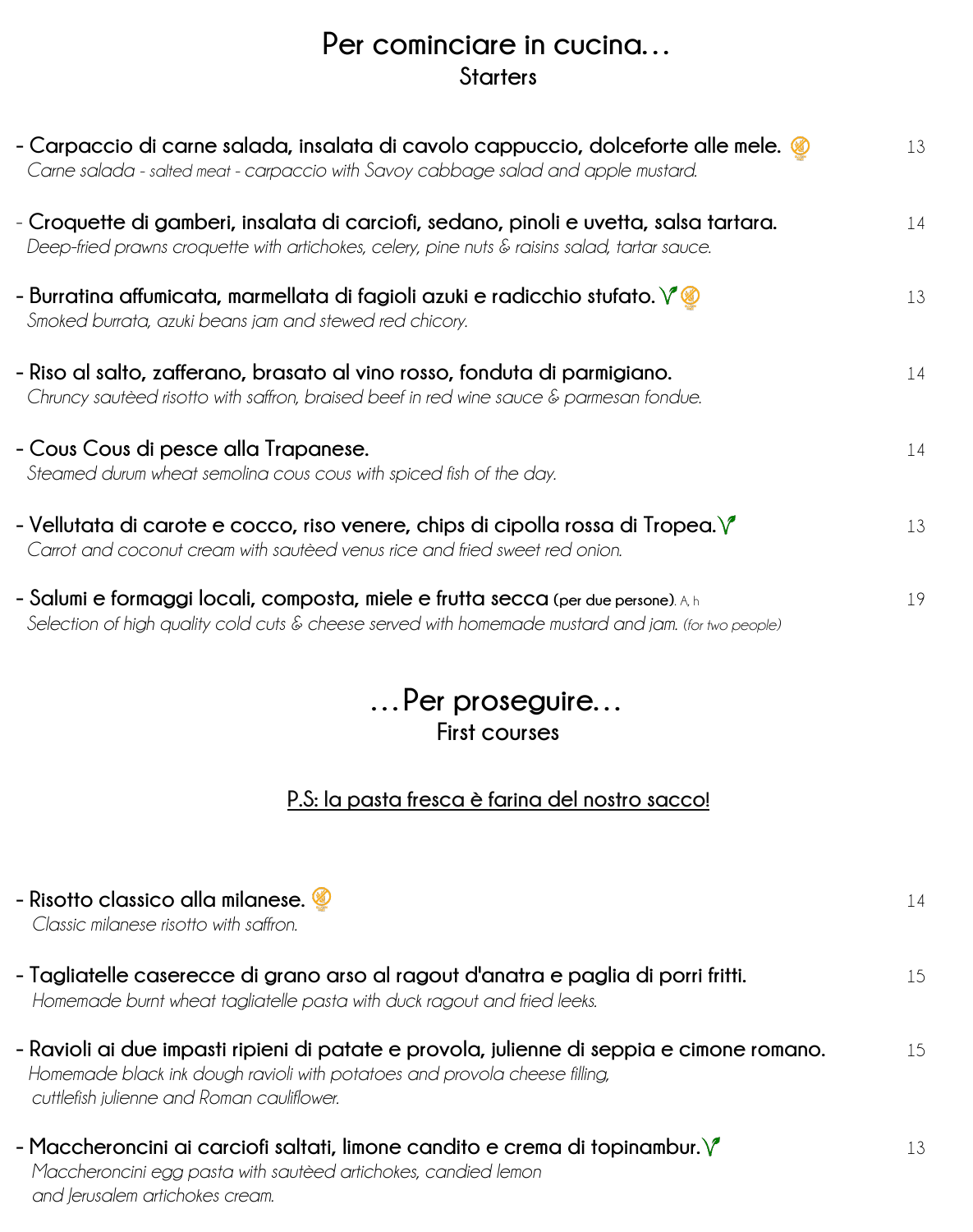| - Risotto 'nduja e cozze. @<br>Creamy risotto with 'nduja - a particularly spicy, spreadable pork sausage - and mussels.                                                           | 14 |
|------------------------------------------------------------------------------------------------------------------------------------------------------------------------------------|----|
| - Canederli al burro e salvia, noci, miele e spinacino. $\sqrt{\ }$<br>Bread dumplings sauteed with butter and sage; nuts, honey and baby spinach.                                 | 13 |
| Per concludere.<br>Main courses                                                                                                                                                    |    |
| - Coscia d'oca confit laccata all'arancia, patate schiacciate e radicchio saltato. $\circledast$<br>Orange flavoured confit goose leg with mashed potatoes and stewed red chicory. | 24 |
| - Pescatrice c.b.t, mugnoli al salto, foie gras e fondo al tartufo.<br>Truffle flavoured anglerfish bites cooked at low temperature, foie gras and turnip tops.                    | 26 |
| - Rollè di branzino farcito con gamberi e spinacino, ravioli di rapa rossa e caprino.<br>Seabass roll filled with prawns and baby spinach, beetroots and goat cheese.              | 23 |
| - Brisè salata farcita alla scarola, olive e capperi, coulis di pomodoro confit. $\sqrt{\ }$<br>Shortcrust pastry cake with endive, olives and capers filling, tomato coulis.      | 18 |
| - Cotoletta di vitello alla milanese. Nuda o vestita.<br>Milanese breaded veal chop with rocket and tomatoes or sautéed potatoes.                                                  | 26 |

#### **Il piatto unico. First & main course served together**

#### **- Ossobuco di vitello con risotto classico alla milanese.** 26

*Braised veal shank served with classic Milanese risotto with saffron.*

# **GREEN PASS**

回避回 の<br>回答<br>回答

 **Avvisiamo la gentile clientela che in ottemperanza alle disposizioni di legge previste dalle normative vigenti in tema di prevenzione covid-19, l'ingresso al ristorante**  ار<br>لہ **è subordinato al possesso del super green pass che verrà richiesto all'ingresso.** We wish inform our guests that according to the current legislation about covid prevention, the .<br>SL  $\overline{a}$ entrance is subject to the super green pass or vaccination certificate possession

 $\texttt{Coperto} - \texttt{Cover}$  Charge  $\bm{\epsilon}$  3

i

Piatto vegetariano - Vegetarian plate

**Gluten free**